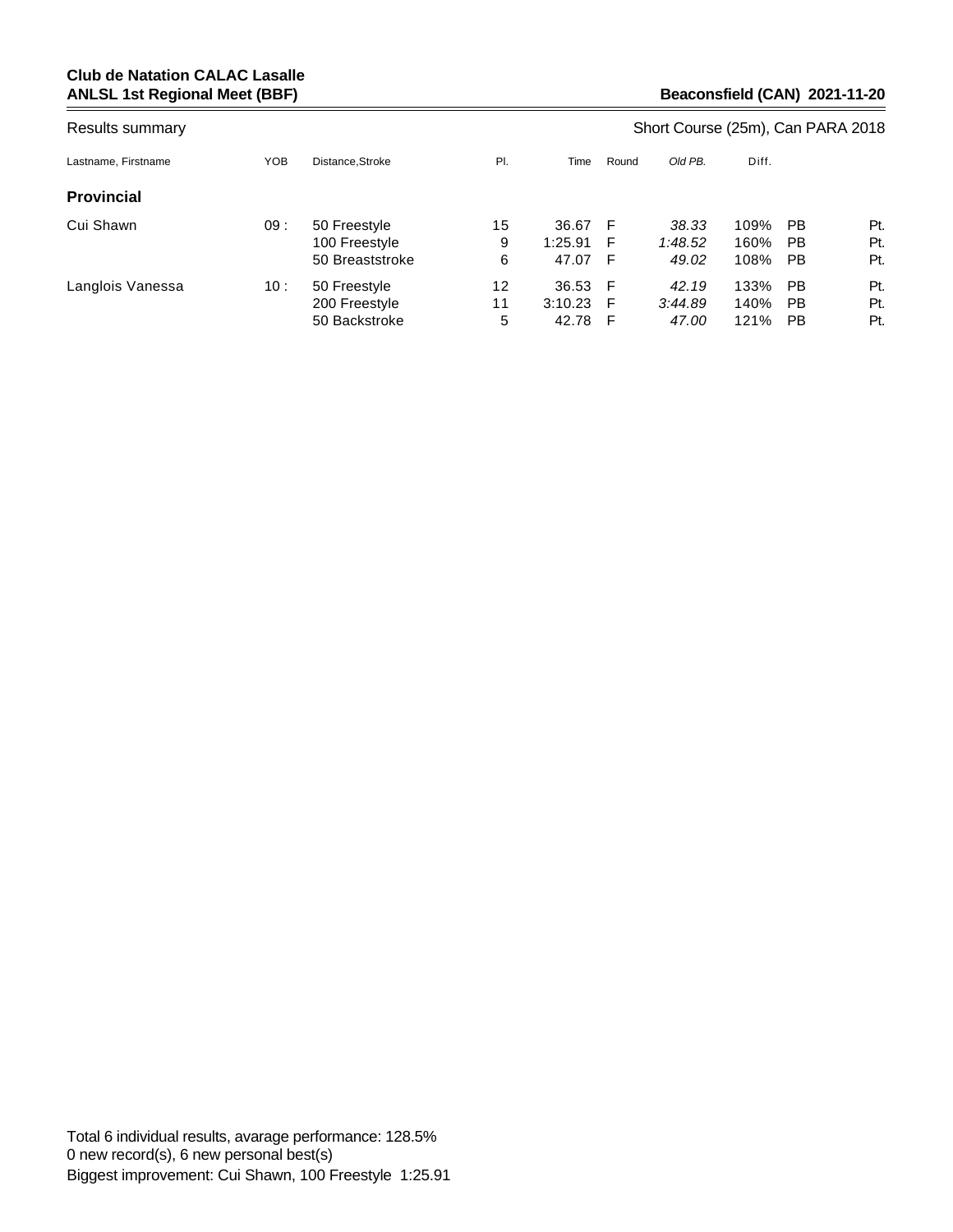| Results summary     |     |                               |          |                  |        | Short Course (25m), Can PARA 2018 |              |          |            |  |  |  |
|---------------------|-----|-------------------------------|----------|------------------|--------|-----------------------------------|--------------|----------|------------|--|--|--|
| Lastname, Firstname | YOB | Distance.Stroke               | PI.      | Time             | Round  | Old PB.                           | Diff.        |          |            |  |  |  |
| <b>DEvelopment</b>  |     |                               |          |                  |        |                                   |              |          |            |  |  |  |
| Domingue Alice      | 10: | 50 Freestyle<br>50 Backstroke | 48<br>25 | 49.60<br>1:02.58 | F<br>F | 49.10<br>1:05.16                  | 98%<br>108%  | PB       | Pt.<br>Pt. |  |  |  |
| Manning Danika      | 11: | 50 Freestyle<br>50 Backstroke | 42<br>31 | 58.51<br>1:06.76 | F<br>F | 58.83<br>1:09.30                  | 101%<br>108% | PB<br>PB | Pt.<br>Pt. |  |  |  |
| Rivet Léa           | 10: | 50 Freestyle<br>50 Backstroke | 47<br>23 | 49.53<br>1:01.26 | F<br>F | 49.87<br>58.13                    | 101%<br>90%  | PB       | Pt.<br>Pt. |  |  |  |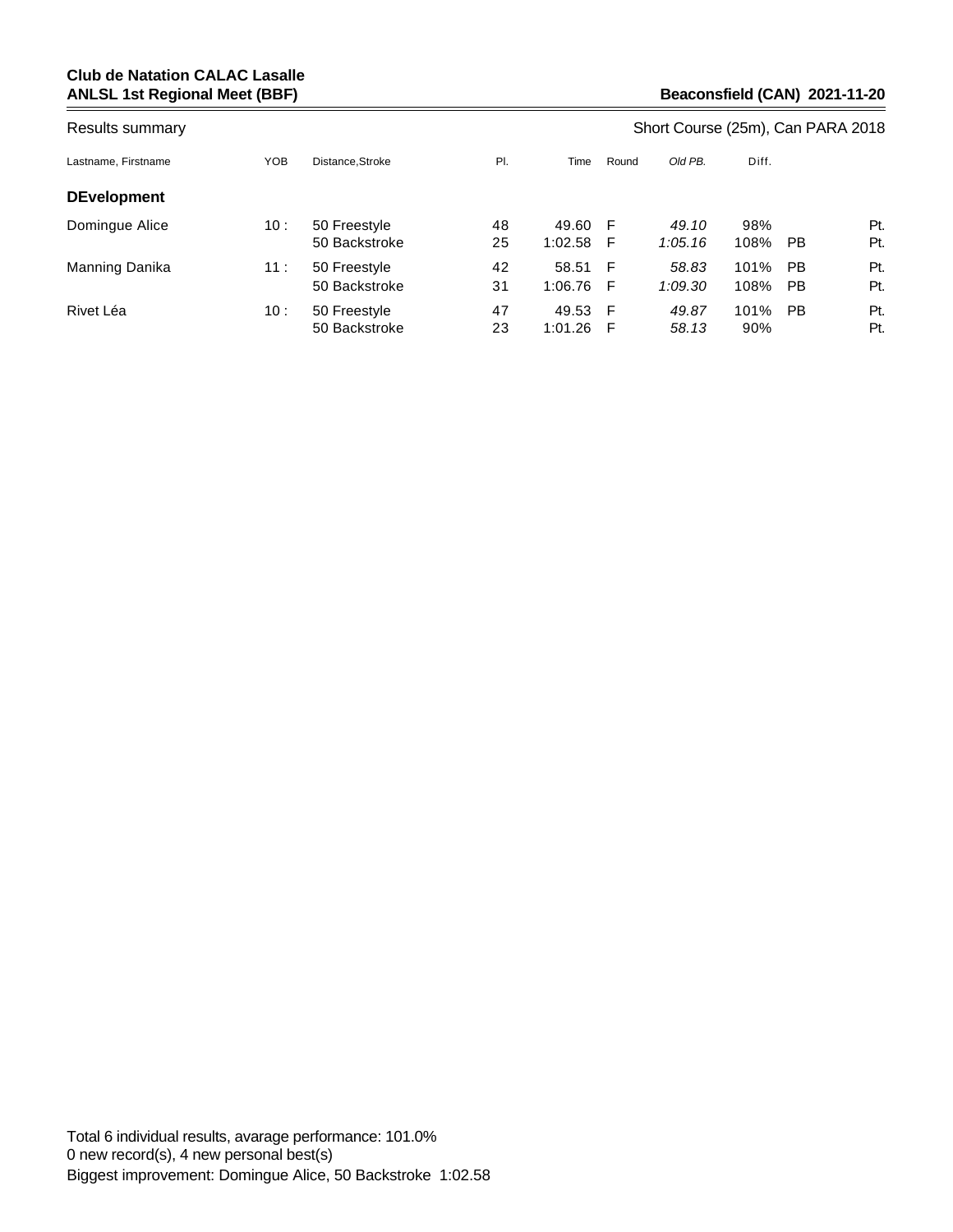| Results summary        |            |                                                   |                           |                           |             | Short Course (25m), Can PARA 2018 |                      |                |                   |
|------------------------|------------|---------------------------------------------------|---------------------------|---------------------------|-------------|-----------------------------------|----------------------|----------------|-------------------|
| Lastname, Firstname    | <b>YOB</b> | Distance, Stroke                                  | PI.                       | Time                      | Round       | Old PB.                           | Diff.                |                |                   |
| <b>Espoir Régional</b> |            |                                                   |                           |                           |             |                                   |                      |                |                   |
| An Cathy               | 11:        | 50 Freestyle<br>100 Freestyle<br>50 Backstroke    | 15<br>8<br>11             | 39.67<br>1:30.86<br>48.83 | F<br>F<br>F | 48.20<br>1:50.25<br>51.78         | 148%<br>147%<br>112% | PB<br>PB<br>PB | Pt.<br>Pt.<br>Pt. |
| Bergeron Vanessa       | 12:        | 50 Freestyle<br>50 Backstroke                     | 29<br>16                  | 58.65<br>1:01.34          | F<br>F      | 59.37<br>--,--                    | 102%                 | PB<br>PB       | Pt.<br>Pt.        |
| <b>Fitz Max</b>        | 09:        | 100 Freestyle<br>50 Backstroke<br>50 Breaststroke | 13<br>9<br>9              | 1:40.53<br>53.33<br>52.45 | F<br>F<br>F | 1:54.36<br>1:34.99<br>1:14.20     | 129%<br>317%<br>200% | PB<br>PB<br>PB | Pt.<br>Pt.<br>Pt. |
| Frédéric Nicolas       | 11:        | 50 Freestyle<br>50 Backstroke                     | 41<br>31                  | 53.98<br>1:11.03          | F<br>F      | 50.52<br>1:01.53                  | 88%<br>75%           |                | Pt.<br>Pt.        |
| Garnier Eva            | 11:        | 100 Freestyle<br>50 Backstroke<br>50 Breaststroke | 11<br>8<br>15             | 1:31.85<br>47.65<br>54.78 | F<br>F<br>F | 1:43.45<br>50.87<br>55.28         | 127%<br>114%<br>102% | PB<br>PB<br>PB | Pt.<br>Pt.<br>Pt. |
| Garnier Lea            | 11:        | 50 Freestyle<br>100 Freestyle<br>50 Backstroke    | 9<br>$\overline{7}$<br>16 | 37.43<br>1:28.97<br>50.15 | F<br>F<br>F | 48.31<br>1:29.35<br>55.88         | 167%<br>101%<br>124% | PB<br>PB<br>PB | Pt.<br>Pt.<br>Pt. |
| Guerette Takuro        | 11:        | 100 Freestyle<br>50 Backstroke                    | 21<br>21                  | 1:55.41<br>54.82          | F<br>F      | $-1 - 1 - 1 = 0$<br>54.39         | 98%                  | PB             | Pt.<br>Pt.        |
| Hengartner Clara       | 11:        | 50 Freestyle<br>50 Backstroke                     | 40<br>32                  | 51.80<br>1:08.90          | F<br>F      | 51.98<br>1:03.88                  | 101%<br>86%          | PB             | Pt.<br>Pt.        |
| Korobkin Boryslav      | 09:        | 50 Freestyle<br>50 Backstroke<br>50 Breaststroke  | 31<br>14<br>15            | 50.35<br>56.01<br>1:04.08 | F<br>F<br>F | 46.69<br>--.--<br>1:05.20         | 86%<br>104%          | PB<br>PB       | Pt.<br>Pt.<br>Pt. |
| Lambert Isla           | 11:        | 50 Freestyle<br>50 Backstroke                     | 36<br>21                  | 49.10<br>55.06            | F<br>F      | 47.59<br>55.03                    | 94%<br>100%          |                | Pt.<br>Pt.        |
| Liu Alex               | 11:        | 50 Freestyle<br>50 Backstroke                     | 23<br>19                  | 42.89<br>53.87            | F<br>F      | 42.97<br>53.66                    | 100%<br>99%          | PB             | Pt.<br>Pt.        |
| Meloche-Roy Maélie     | 11:        | 50 Freestyle<br>50 Backstroke                     | 41<br>22                  | 55.92<br>55.30            | F<br>F      | 52.50<br>54.00                    | 88%<br>95%           |                | Pt.<br>Pt.        |
| Peng lan               | 12:        | 50 Freestyle<br>50 Breaststroke                   | 21<br>5                   | 46.96<br>1:00.38          | F<br>F      | 46.48<br>59.22                    | 98%<br>96%           |                | Pt.<br>Pt.        |
| <b>Riberdy Mickael</b> | 12:        | 50 Freestyle<br>50 Breaststroke                   | 25<br>8                   | 48.63<br>1:03.07          | F<br>F      | --.--<br>--.--                    |                      | PB<br>PB       | Pt.<br>Pt.        |
| Romero Rios Maria Jose | 11:        | 50 Freestyle<br>50 Backstroke                     | 33<br>24                  | 46.32<br>56.55            | F<br>F      | 49.32<br>57.81                    | 113%<br>105%         | PB<br>PB       | Pt.<br>Pt.        |

Total 35 individual results, avarage performance: 114.7% 0 new record(s), 23 new personal best(s) Biggest improvement: Fitz Max, 50 Backstroke 53.33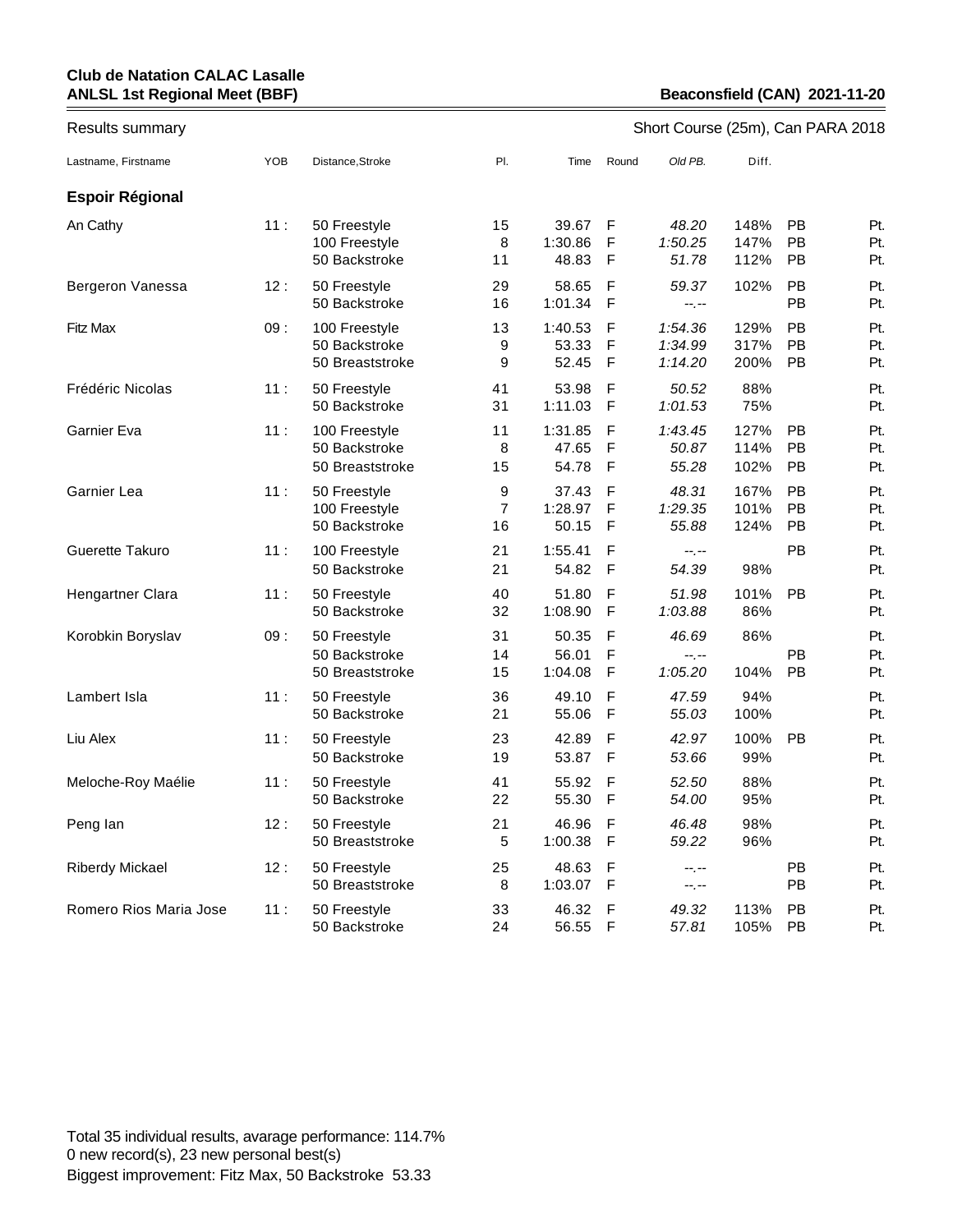# Results summary **Short Course (25m), Can PARA 2018**

| Lastname, Firstname            | YOB | Distance, Stroke                               | PI.            | Time                      | Round                             | Old PB.                                 | Diff.               |                        |                   |
|--------------------------------|-----|------------------------------------------------|----------------|---------------------------|-----------------------------------|-----------------------------------------|---------------------|------------------------|-------------------|
| <b>NOVICE</b>                  |     |                                                |                |                           |                                   |                                         |                     |                        |                   |
| <b>BAAZIZI DALIA</b>           | 11: | 50 Freestyle<br>50 Backstroke                  | 43<br>28       | 1:05.52<br>1:04.45        | F<br>$\mathsf{F}$                 | 1:09.96<br>1:04.27                      | 114%<br>99%         | <b>PB</b>              | Pt.<br>Pt.        |
| Barska Nataliia                | 11: | 50 Backstroke                                  | 30             | 1:05.37                   | F                                 | --.--                                   |                     | <b>PB</b>              | Pt.               |
| Caza Charlotte                 | 12: | 50 Freestyle<br>50 Backstroke                  | 37<br>33       | 1:03.60<br>1:14.99        | F<br>$\mathsf{F}$                 | --,--<br>$-1$ , $-1$                    |                     | <b>PB</b><br><b>PB</b> | Pt.<br>Pt.        |
| Denis Éléa                     | 13: | 25 Freestyle<br>25 Backstroke                  | 10<br>31       | 24.03<br>33.29            | $\mathsf{F}$<br>$\mathsf{F}$      | --,--<br>$-1, -1$                       |                     | PB<br>PB               | Pt.<br>Pt.        |
| Dong-Morin Mia Alicia          | 11: | 50 Freestyle<br>50 Backstroke                  | 45<br>34       | 1:23.84<br>1:24.46        | F<br>$\mathsf{F}$                 | 1:25.07<br>1:22.91                      | 103%<br>96%         | PB                     | Pt.<br>Pt.        |
| Drury-Remz Beatrix             | 14: | 50 Freestyle<br>25 Backstroke                  | 22<br>20       | 1:01.09<br>30.98          | F<br>$\mathsf{F}$                 | 1:03.67<br>--.--                        | 109%                | <b>PB</b><br>PB        | Pt.<br>Pt.        |
| <b>Firdjanov Denis</b>         | 12: | 50 Freestyle<br>50 Backstroke                  | 40<br>31       | 1:19.07<br>1:05.57        | F<br>$\mathsf{F}$                 | 1:15.03<br>$-1, -1$                     | 90%                 | PB                     | Pt.<br>Pt.        |
| Flores Hamelin Jasmine         | 13: | 50 Backstroke<br>25 Freestyle<br>25 Backstroke | 5<br>36<br>29  | 1:15.36<br>45.10<br>32.61 | F<br>$\mathsf{F}$<br>$\mathsf{F}$ | 1:17.60<br>--.--<br>$-1, -1$            | 106%                | <b>PB</b><br>PB<br>PB  | Pt.<br>Pt.<br>Pt. |
| <b>Garnier Aby</b>             | 13: | 50 Backstroke<br>25 Freestyle<br>25 Backstroke | 4<br>13<br>18  | 1:02.83<br>24.97<br>30.46 | F<br>F<br>$\mathsf{F}$            | 57.28<br>35.18<br>33.88                 | 83%<br>198%<br>124% | PB<br>PB               | Pt.<br>Pt.<br>Pt. |
| Gautier Blanchard Leon         | 12: | 50 Freestyle<br>50 Backstroke                  | 38<br>38       | 1:13.27<br>1:18.76        | F<br>$\mathsf{F}$                 | 1:18.75<br>1:14.05                      | 116%<br>88%         | PB                     | Pt.<br>Pt.        |
| <b>Gautier Blanchard Oscar</b> | 12: | 50 Freestyle<br>50 Backstroke                  | 34<br>35       | 56.62<br>1:11.40          | F<br>F                            | 59.52<br>1:13.11                        | 111%<br>105%        | PB<br><b>PB</b>        | Pt.<br>Pt.        |
| <b>Hamel Matys</b>             | 12: | 50 Freestyle<br>25 Freestyle<br>25 Backstroke  | 17<br>7<br>19  | 59.98<br>23.97<br>32.39   | F<br>$\mathsf{F}$<br>$\mathsf F$  | 57.48<br>--,--<br>$-1, -1$              | 92%                 | PB<br>PB               | Pt.<br>Pt.<br>Pt. |
| Jubelin Cloé                   | 11: | 50 Freestyle<br>50 Backstroke                  | 38<br>29       | 50.96<br>1:04.50          | F<br>$\mathsf{F}$                 | 53.60<br>1:01.02                        | 111%<br>90%         | <b>PB</b>              | Pt.<br>Pt.        |
| Lebrun Frédérique              | 12: | 50 Freestyle<br>50 Backstroke                  | 22<br>18       | 54.80<br>1:01.78          | F<br>F                            | 51.82<br>1:04.33                        | 89%<br>108%         | РB                     | Pt.<br>Pt.        |
| Liao Yuanzhi Anna              | 11: | 50 Freestyle<br>50 Backstroke                  | 27<br>30       | 57.69<br>1:09.67          | F<br>F                            | 59.60<br>$-1, -1$                       | 107%                | PB<br><b>PB</b>        | Pt.<br>Pt.        |
| Lyeshchyner Anastasia          | 12: | 50 Freestyle<br>25 Freestyle<br>25 Backstroke  | 23<br>19<br>25 | 1:04.31<br>28.46<br>31.80 | F<br>F<br>F                       | 1:05.41<br>$-1, -1$<br>$-1 - 1 - 1 = 0$ | 103%                | <b>PB</b><br>PB<br>PB  | Pt.<br>Pt.<br>Pt. |
| Monfet Audrey                  | 13: | 50 Freestyle<br>25 Backstroke                  | 12<br>12       | 55.66<br>27.75            | F<br>F                            | 54.04<br>$-1, -1$                       | 94%                 | PB                     | Pt.<br>Pt.        |
| Njonjo Ethan                   | 11: | 50 Freestyle<br>50 Backstroke                  | 42<br>32       | 54.41<br>1:12.80          | F<br>$\mathsf F$                  | $-1, -1$<br>1:11.62                     | 97%                 | PB                     | Pt.<br>Pt.        |
| Pan Luka                       | 12: | 50 Freestyle<br>50 Backstroke                  | 39<br>34       | 1:14.24<br>1:08.53        | F<br>F                            | 1:01.45<br>1:13.61                      | 69%<br>115%         | <b>PB</b>              | Pt.<br>Pt.        |
| Prévost Viviane                | 12: | 50 Freestyle<br>25 Backstroke                  | 31<br>22       | 1:12.47<br>31.22          | F<br>F                            | 1:23.52<br>$-1, -1$                     | 133%                | <b>PB</b><br>PB        | Pt.<br>Pt.        |
| Radhouani Mayar                | 12: | 50 Freestyle<br>50 Backstroke                  | 32<br>32       | 59.85<br>1:12.19          | F<br>F                            | 58.08<br>--.--                          | 94%                 | <b>PB</b>              | Pt.<br>Pt.        |
| Rascu Valentina                | 11: | 50 Backstroke                                  | 29             | 1:08.70                   | F                                 | 1:12.83                                 | 112%                | <b>PB</b>              | Pt.               |